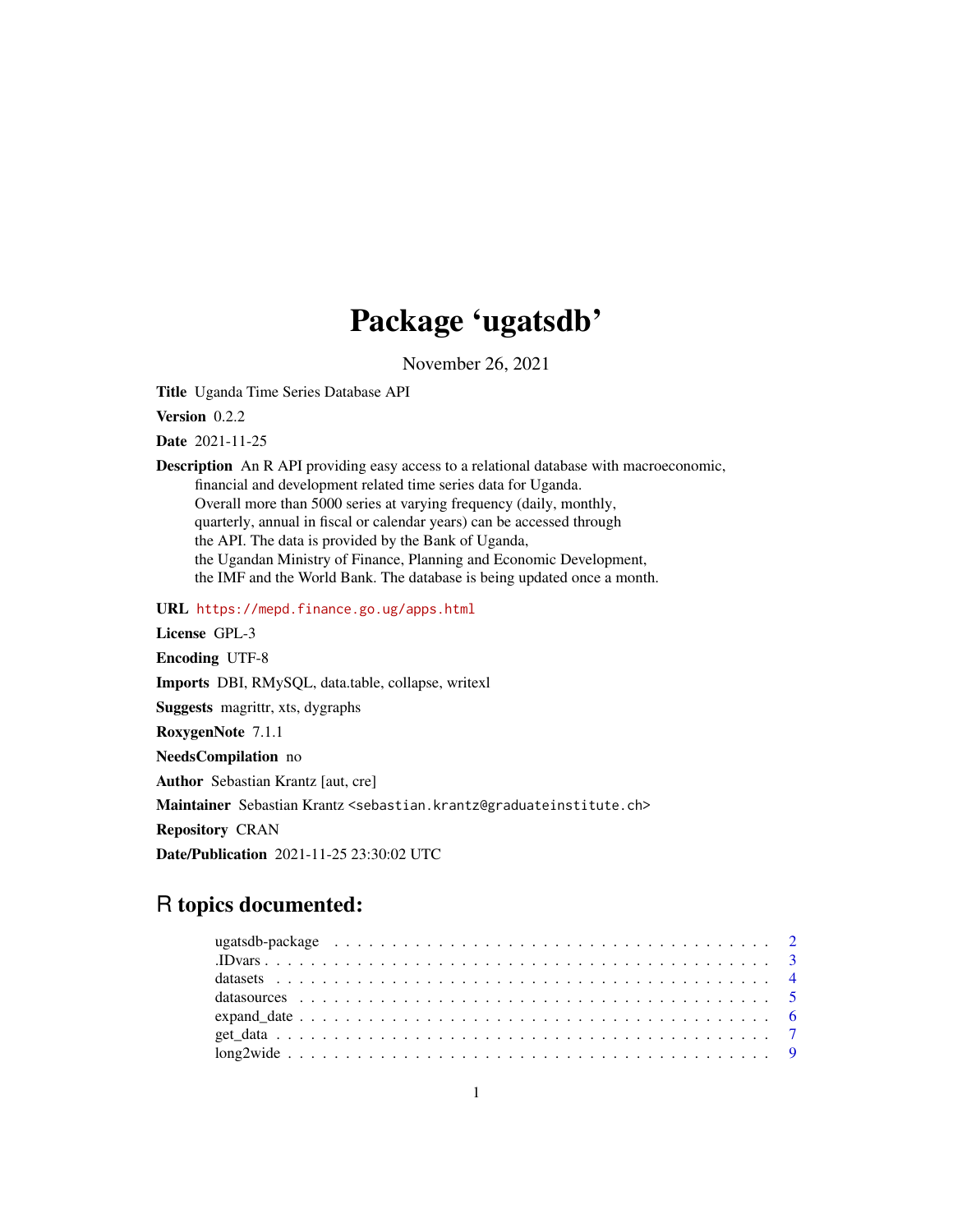<span id="page-1-0"></span>

| Index |  |
|-------|--|

ugatsdb-package *Uganda Time Series Database API*

#### <span id="page-1-1"></span>Description

An R API providing easy access to a relational database with macroeconomic, financial and development related time series data for Uganda. Overall more than 5000 series at varying frequency (daily, monthly, quarterly, annual in fiscal or calendar years) can be accessed through the API. The data is provided by the Bank of Uganda, the Ugandan Ministry of Finance, Planning and Economic Development, the IMF and the World Bank. The database is being updated once a month.

#### Functions

Functions to retrieve tables identifying the data

```
datasources()
datasets()
series()
```
Function to retrieve the data from the database

```
get_data()
Functions to reshape data and add temporal identifiers
long2wide()
wide2long()
expand_date()
```
Function to export wide format data to Excel

[wide2excel\(\)](#page-13-1)

Helper functions (useful esp. for common Excel formats) [make\\_date\(\)](#page-9-1) [transpose\\_wide\(\)](#page-11-1)

Global Macros with core ID variables in the database

[.IDvars](#page-2-1) [.Tvars](#page-2-2)

Function to renew database connection without reloading the package [ugatsdb\\_reconnect\(\)](#page-12-1)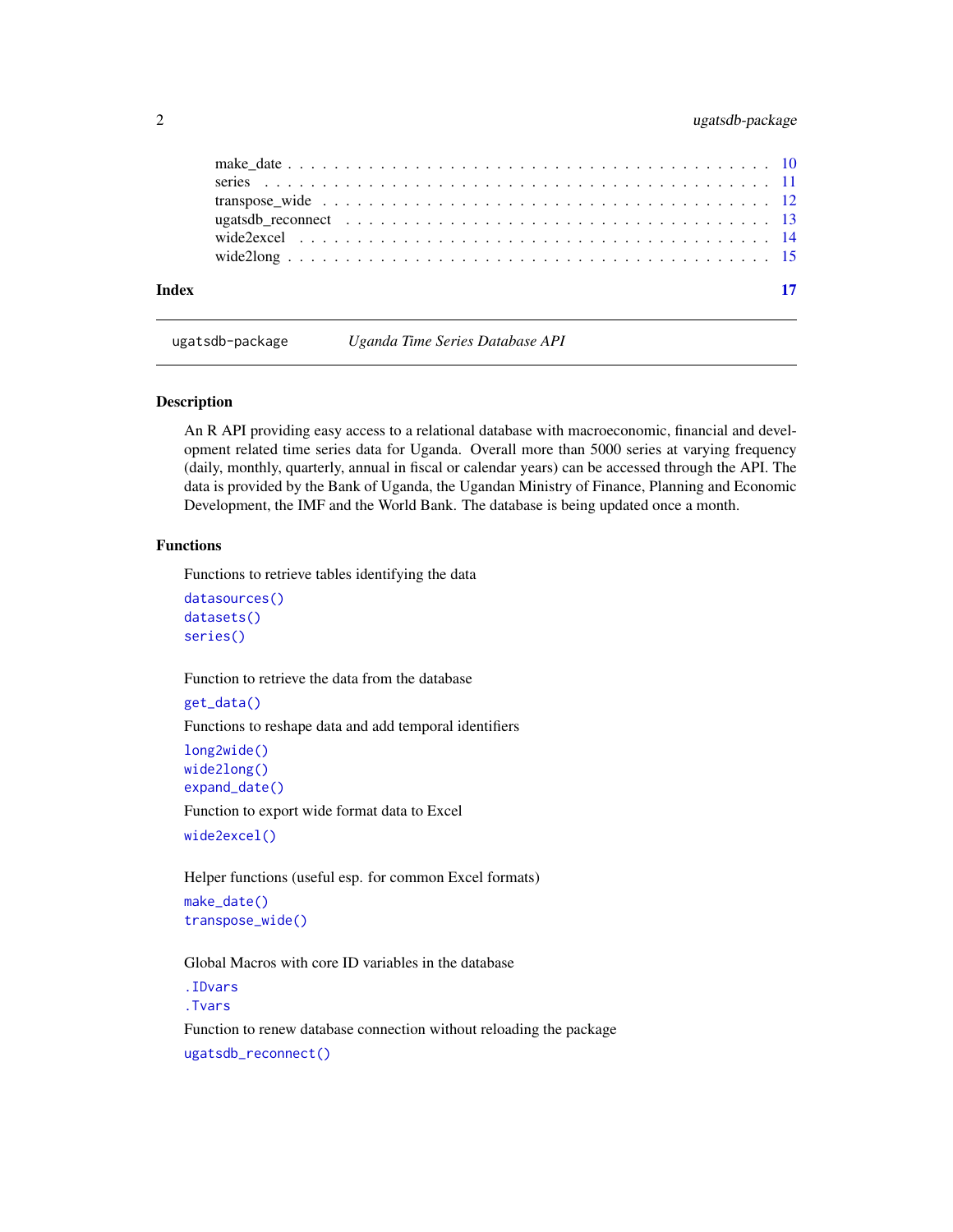#### <span id="page-2-0"></span>.IDvars 3

#### Examples

```
library(ugatsdb)
library(magrittr) # Pipe %>% operators
library(xts) # Time series class and pretty plots
# Plotting daily IFEM Buying and Selling Rates from the Bank of Uganda
get_data("BOU_E", c("E_IFEM_B", "E_IFEM_S"), from = 2020) %>%
 as.xts %>% plot
library(dygraphs)
# Same generating a dynamic chart
get_data("BOU_E", c("E_IFEM_B", "E_IFEM_S"), from = 2020) %>%
 as.xts %>% dygraph
# Static plot but with legend showing variable labels
get_data("BOU_E", c("E_IFEM_B", "E_IFEM_S"), from = 2020, wide = FALSE) %>%
 long2wide(names_from = "Label") %>% as.xts %>%
 plot(legend.loc = "topleft")
```
<span id="page-2-1"></span>

```
.IDvars Global Identifier Macros
```
#### <span id="page-2-2"></span>Description

The macro .IDvars contains the string c("DSID","Series") denoting variables that uniquely identify series in the database. *Note* that the series code contained in "Series" alone is not sufficient to uniquely identify a series as some series are recorded with the same code in multiple datasets (mostly either the same data aggregated at a different frequency, or a different collection of indicators). For example goods exports with the series code "EX\_G" are recorded in the datasets "BOU\_MMI", "BOU\_MMI\_A" (annual data), and "BOU\_MMI\_FY" (fiscal year data).

The macro .Tvars contains the string c("Date","Year","Quarter","FY","QFY","Month","Day") denoting temporal identifiers generated by [expand\\_date](#page-5-1). The "Date" variable is sufficient to uniquely identify a point in time in the database.

#### Usage

.IDvars .Tvars

#### See Also

[ugatsdb](#page-1-1)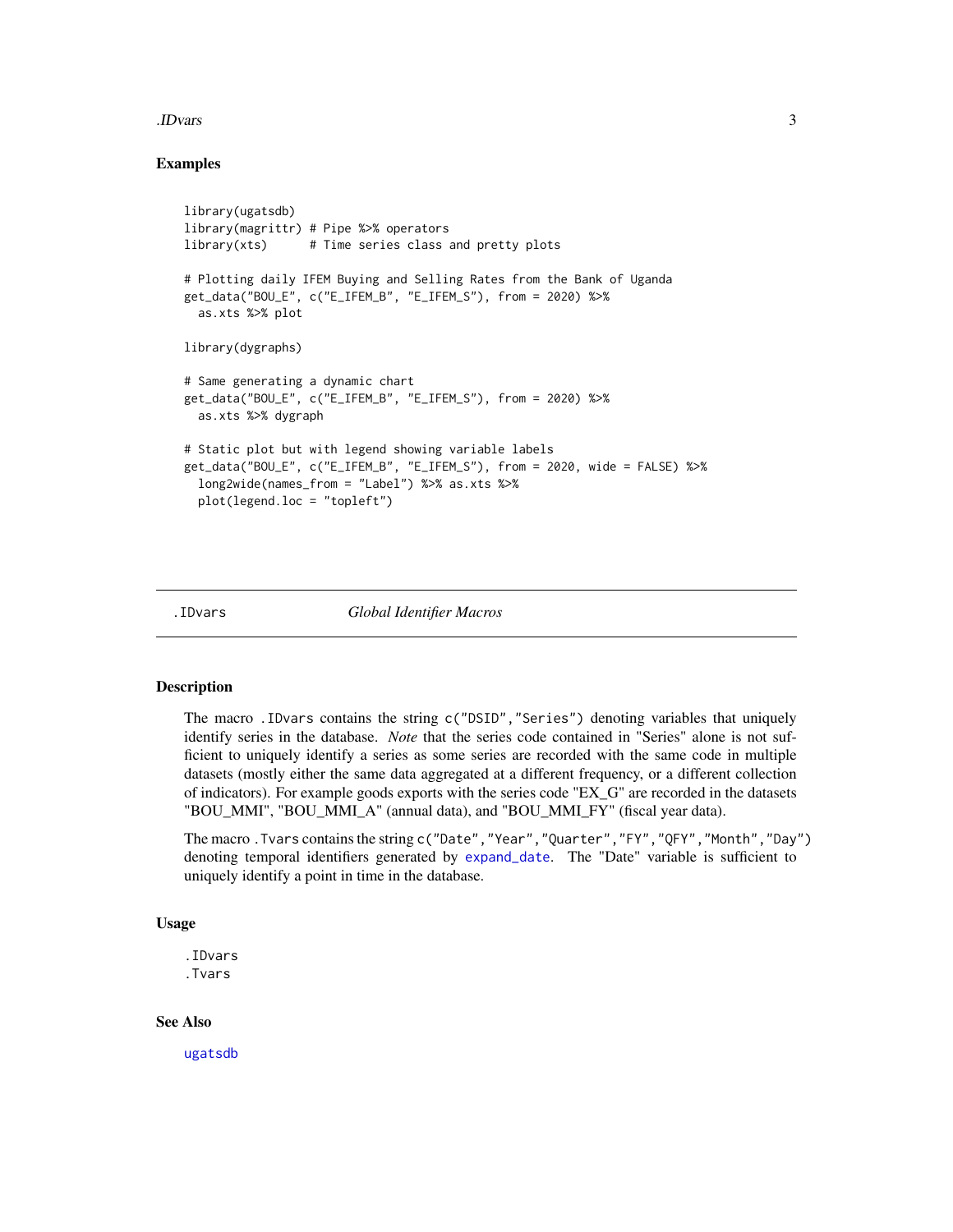<span id="page-3-0"></span>**4** datasets **distances distances in the contract of the contract of the contract of the contract of the contract of the contract of the contract of the contract of the contract of the contract of the contract of the con** 

#### Examples

.IDvars .Tvars

<span id="page-3-1"></span>

datasets *Retrieve Datasets Table*

#### Description

This function pulls and return a table called 'DATASET' from the database.

#### Usage

datasets(ordered = TRUE)

#### Arguments

ordered logical. TRUE orders the result in the order data was entered into the database, while FALSE returns the result in a random order, to the benefit of faster query execution.

#### Details

The 'DATASET' table gives information about the different datasets read into the database from various sources. It provides a unique id for each dataset, the frequency of data, the minimum and maximum time coverage, when the dataset was last updated, a description, the source (matching the 'Source' column in the 'DATASOURCE' table), and an (optional) url providing direct access to the raw data.

#### Value

A data, table with information about the available datasets in the database.

#### See Also

[datasources](#page-4-1), [series](#page-10-1), [ugatsdb](#page-1-1)

#### Examples

datasets()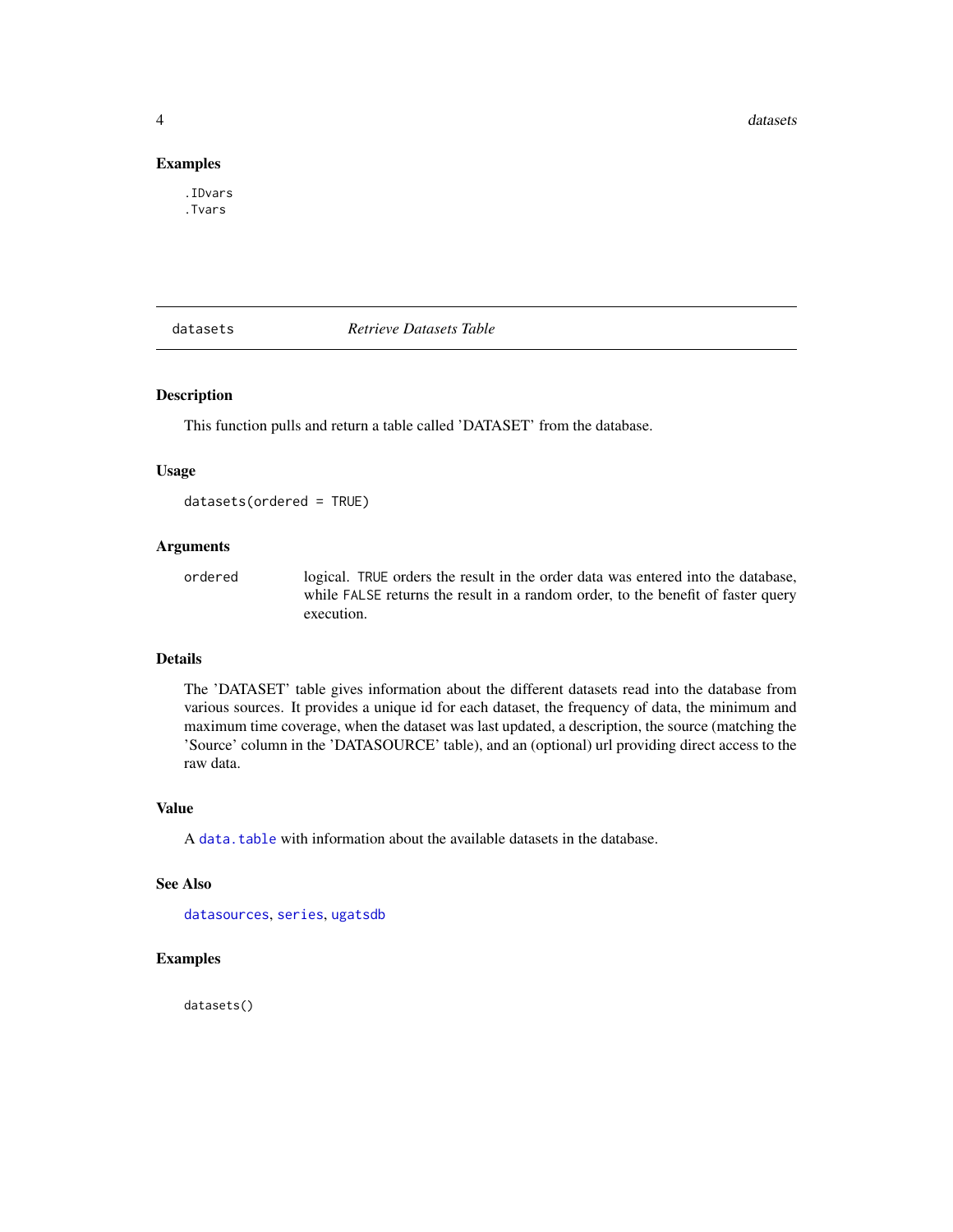<span id="page-4-1"></span><span id="page-4-0"></span>

This function pulls and returns a table called 'DATASOURCE' from the database.

#### Usage

```
datasources(ordered = TRUE)
```
#### Arguments

ordered logical. TRUE orders the result in the order data was entered into the database, while FALSE returns the result in a random order, to the benefit of faster query execution.

#### Details

The 'DATASOURCE' table gives information about the various sources / providers of data in this database, including the source website, the number of datasets available from the source, a description of the source and the way data is accessed from the source.

#### Value

A [data.table](#page-0-0) with information about the sources of data in the database.

#### See Also

[datasets](#page-3-1), [ugatsdb](#page-1-1)

#### Examples

datasources()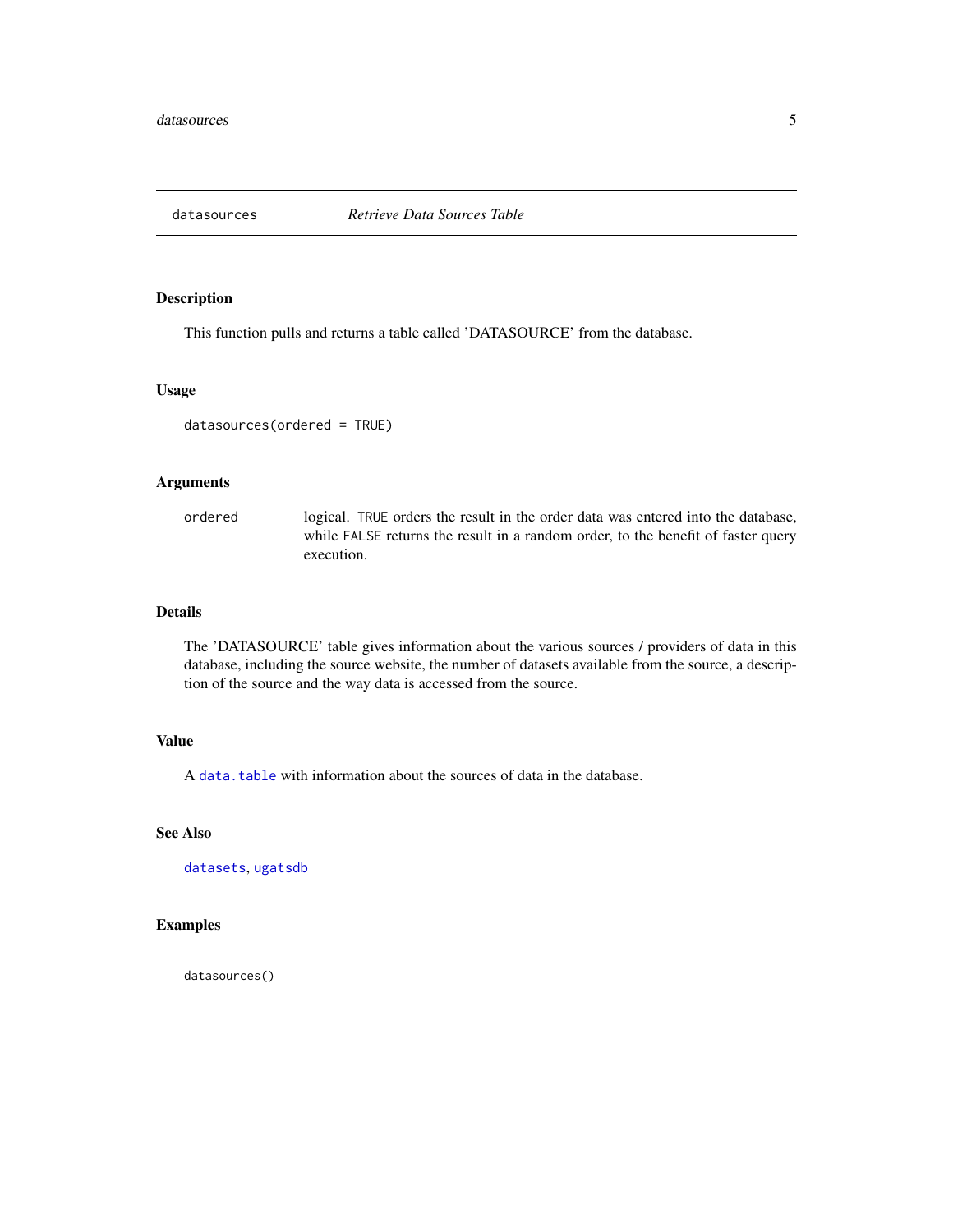<span id="page-5-1"></span><span id="page-5-0"></span>

This function expands a date column and generates additional temporal identifiers from it (such as the year, month, quarter, fiscal year etc.).

#### Usage

```
expand_date(
  x,
  gen = c("Year", "Quarter", "FY", "QFY", "Month"),
 origin = "1899-12-30",
 keep.date = TRUE,
  remove.missing.date = TRUE,
  sort = TRUE,as.factor = TRUE,
  ...
)
```
#### Arguments

| $\mathsf{x}$        | either a vector of class 'Date', or coercible to date using as Date, or a data<br>frame / list with a date variable in the first column.                                                                                                                                                         |
|---------------------|--------------------------------------------------------------------------------------------------------------------------------------------------------------------------------------------------------------------------------------------------------------------------------------------------|
| gen                 | character. A vector of identifiers to generate from x. The possible identifiers<br>are found in . Tvars. The default setting is to generate all identifiers apart from<br>"Day".                                                                                                                 |
| origin              | character / Date. Passed to as . Date: for converting numeric x to date.                                                                                                                                                                                                                         |
| keep.date           | logical. TRUE will keep the date variable in the first column of the resulting<br>dataset, FALSE will remove the date variable in favor of the generated identifiers.                                                                                                                            |
| remove.missing.date |                                                                                                                                                                                                                                                                                                  |
|                     | logical. TRUE will remove missing values in $x$ . If $x$ is a dataset, the corresponding<br>rows will be removed.                                                                                                                                                                                |
| sort                | logical. TRUE will sort the data by the date column.                                                                                                                                                                                                                                             |
| as.factor           | TRUE will generate quarters, fiscal years and months ('Quarter', 'FY', 'QFY',<br>'Month') as factor variables. It is also possible to use as . factor = "ordered"<br>to generate ordered factors. FALSE will generate fiscal years as character and<br>quarters and months as integer variables. |
| $\ddots$            | not used.                                                                                                                                                                                                                                                                                        |

#### Value

A [data.table](#page-0-0) containing the computed identifiers as columns. See Examples.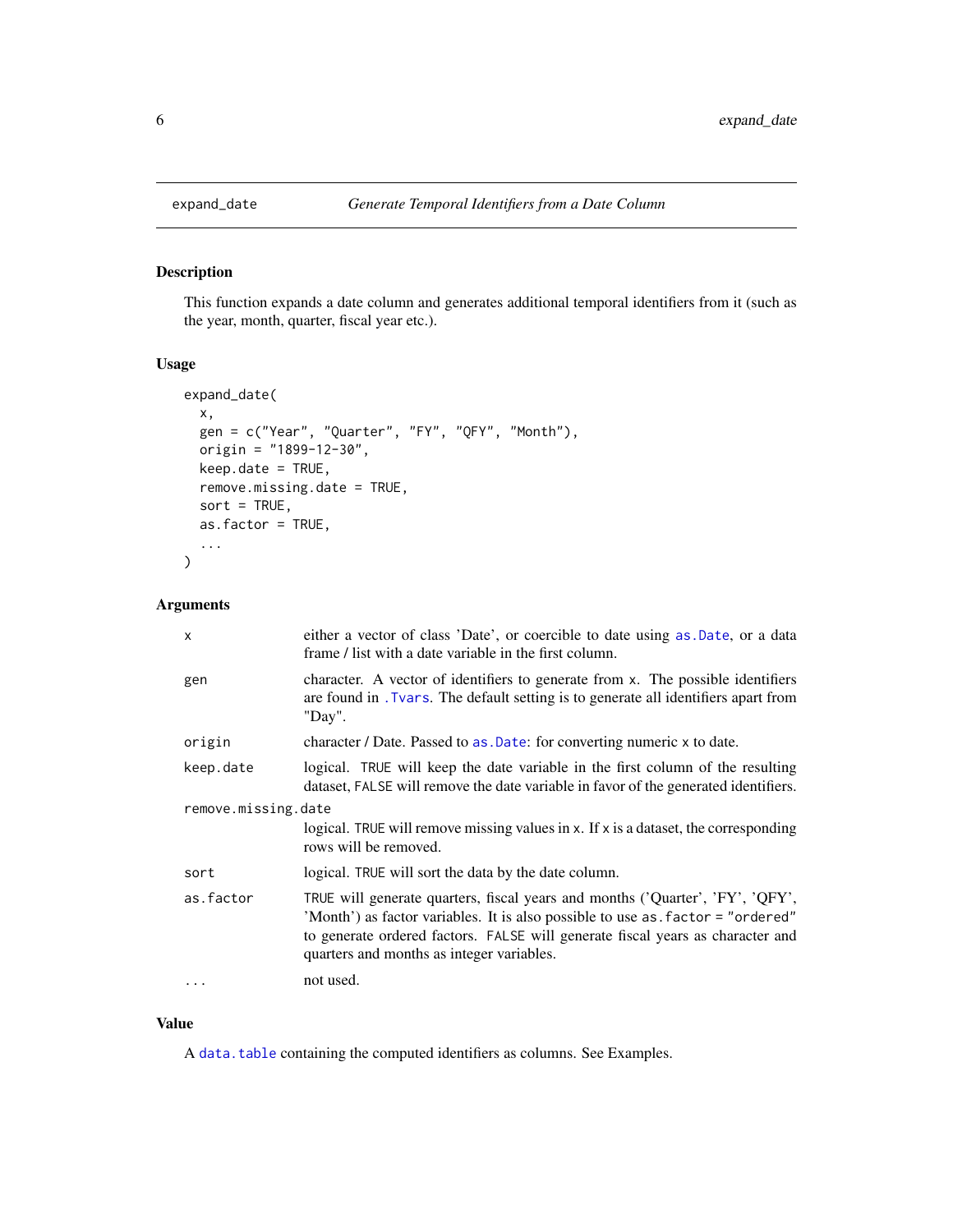<span id="page-6-0"></span>get\_data 7

#### See Also

[make\\_date](#page-9-1), [ugatsdb](#page-1-1)

#### Examples

```
# First a basic example
x <- seq.Date(as.Date("1999-01-01"), as.Date("2000-01-01"), by = "month")
expand_date(x)
expand_date(x, gen = c("Year", "Month"), keep.date = FALSE)
# Now using the API
expand_date(get_data("BOU_CPI")) # Getting Monthly CPI data from the Bank of Uganda
# Same thing
get_data("BOU_CPI", expand.date = TRUE)
```
<span id="page-6-1"></span>get\_data *Retrieve Data from the Database*

#### Description

This is the main function of the package to retrieve data from the database. It constructs an SQL query which is sent to the database and returns the data as a [data.table](#page-0-0) in R.

#### Usage

```
get_data(
  dsid = NULL,series = NULL,
  from = NULL,
  to = NULL,
  labels = TRUE,
 wide = TRUE,
  expand.date = FALSE,
  ordered = TRUE,
  return.query = FALSE,
  ...
)
```

| dsid   | character. (Optional) id's of datasets matching the 'DSID' column of the 'DATASET' |
|--------|------------------------------------------------------------------------------------|
|        | table (retrieved using datasets ()). If none of the following arguments are used,  |
|        | all series from those datasets will be returned.                                   |
| series | character. (Optional) codes of series matching the 'Series' column of the 'Se-     |
|        | ries' table (retrieved using series()).                                            |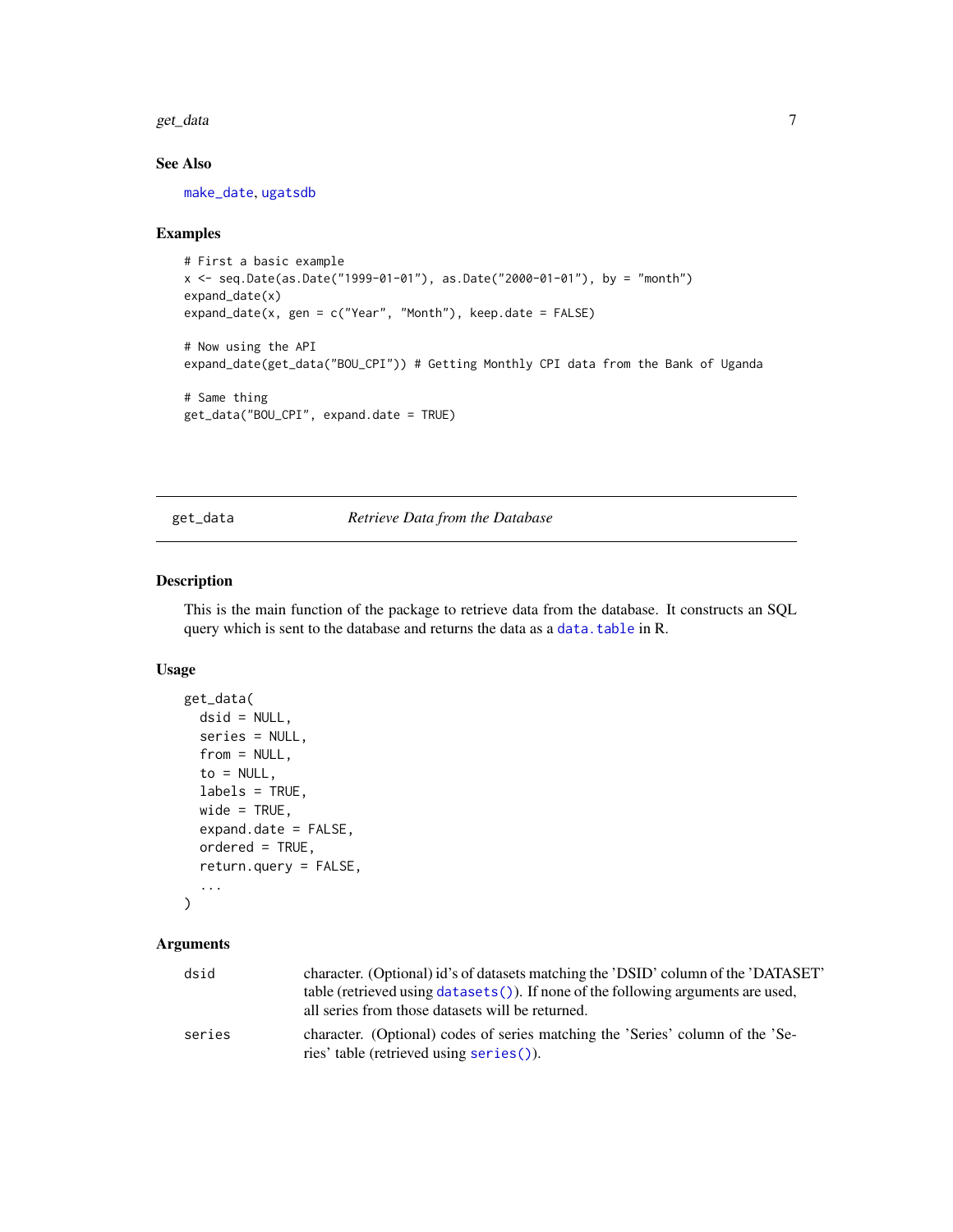<span id="page-7-0"></span>

| from         | set the start time of the data retrieved by either supplying a start date, a date-<br>string of the form "YYYY-MM-DD" or "YYYY-MM", year-quarters of the form "YYYYQN"<br>or "YYYY-QN", a numeric year YYYY (numeric or character), or a fiscal year<br>of the form "YYYY/YY". These expressions are converted to a regular date by<br>make_date. |
|--------------|---------------------------------------------------------------------------------------------------------------------------------------------------------------------------------------------------------------------------------------------------------------------------------------------------------------------------------------------------|
| to           | same as from: to set the time period until which data is retrieved. For expres-<br>sions that are not full "YYYY-MM-DD" dates, the last day of the period is<br>chosen.                                                                                                                                                                           |
| labels       | logical. TRUE will also return labels (series descriptions) along with the series<br>codes.                                                                                                                                                                                                                                                       |
| wide         | logical. TRUE calls long2wide on the result. FALSE returns the data in a long<br>format without missing values (suitable for ggplot2).                                                                                                                                                                                                            |
| expand.date  | logical. TRUE will call expand_date on the result.                                                                                                                                                                                                                                                                                                |
| ordered      | logical. TRUE orders the result by 'Date' and, if labels = TRUE, by series, main-<br>taining the column-order of series in the dataset $(s)$ . FALSE returns the result in a<br>random order, to the benefit of faster query execution.                                                                                                           |
| return.query | logical. TRUE will not query the database but instead return the constructed SQL<br>query as a character string.                                                                                                                                                                                                                                  |
| .            | further arguments passed to $long2wide$ (if wide = TRUE) or expand_date (if<br>expand. date = TRUE), no conflicts between these two.                                                                                                                                                                                                              |

#### Details

If labels = FALSE, the 'SERIES' table is not joined to the 'DATA' table, and ordered = TRUE will order datasets and series retrieved in alphabetic order. If labels = TRUE data is ordered by series and date within each dataset, preserving the order of columns in the dataset. If multiple datasets are received they are ordered alphabetically according to the 'DSID' column.

It is possible query multiple series from multiple datasets e.g. get\_data(c("DSID1","DSID2"),c("SERFROM1","SERFROM2")) etc., but care needs to be taken that the series queried do not occur in both datasets (see [.IDvars](#page-2-1), and check using series(c("DSID1", "DSID2"))). Series from datasets at different frequencies can be queried, but, if wide = TRUE, this will result in missing values for all but the first observations per period in the lower frequency series.

#### Value

A [data.table](#page-0-0) with the result of the query.

#### See Also

[long2wide](#page-8-1), [expand\\_date](#page-5-1), [ugatsdb](#page-1-1)

#### Examples

```
# Return monthly macroeconomic indicators from the year 2000 onwards
get_data("BOU_MMI", from = 2000, wide = FALSE)
```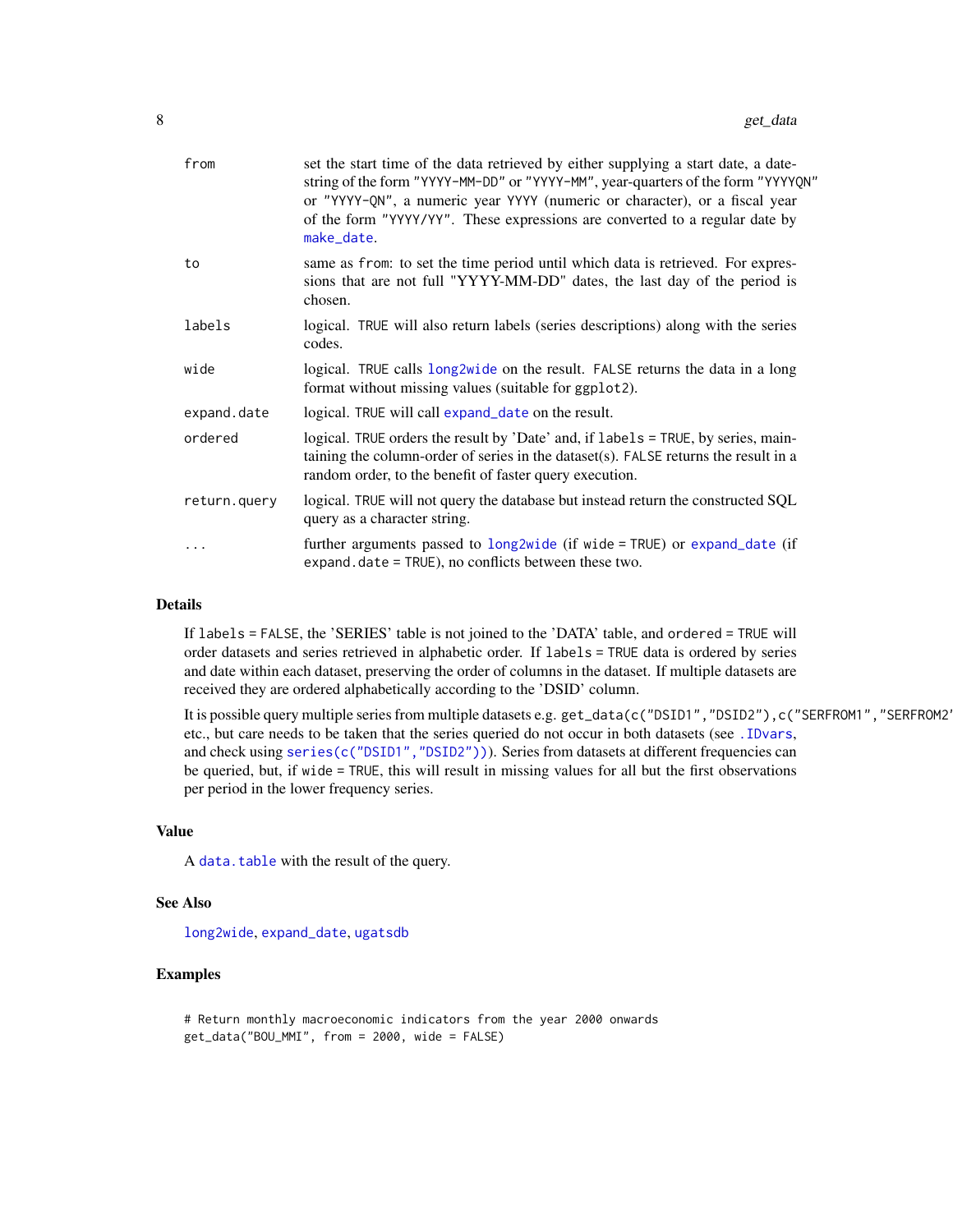#### <span id="page-8-0"></span>long2wide 9

```
# Return wide format with date expanded
get_data("BOU_MMI", from = 2000, expand.date = TRUE)
# Same thing in multiple steps (with additional customization options):
library(magrittr) # Pipe %>% operators
get_data("BOU_MMI", from = 2000, wide = FALSE) %>% long2wide %>% expand_date
# Getting a single series
get_data("BOU_MMI", "M2", 2000)
# Getting High-Frequency activity indicators from BoU and Revenue & Expense from MoFPED
get_data(c("BOU_MMI", "MOF_TOT", "WB_WDI"), c("CIEA", "BTI", "REV_GRA", "EXP_LEN"))
# Getting daily interest rates and plotting
library(xts) # Time series class
get_data("BOU_I", from = 2018, wide = FALSE) %>%
  long2wide(names_from = "Label") %>%
  as.xts %>%
  plot(legend.loc = "topleft")
```
<span id="page-8-1"></span>long2wide *Reshape Long API Data to Column-Based Format*

#### Description

This function automatically reshapes long (stacked) raw data from the API (get\_data( $\dots$ , wide = [FALSE\)](#page-6-1)) to a wide format where each variable has its own column.

#### Usage

```
long2wide(
  data,
  id_cols = intersect(.Tvars, names(data)),
  names_from = "Series",
  values_from = "Value",
  labels_from = if (any(names(data) == "Label")) "Label" else NULL,
  expand.date = FALSE,
  ...
\mathcal{E}
```

| data       | raw data from the API: A long format data frame where all values are stacked in<br>a value column.                             |
|------------|--------------------------------------------------------------------------------------------------------------------------------|
| id cols    | character. Temporal identifiers of the data. By default all variables in . Tyars<br>are selected.                              |
| names from | character. The column containing the series codes. These will become the names<br>of the new columns in the wider data format. |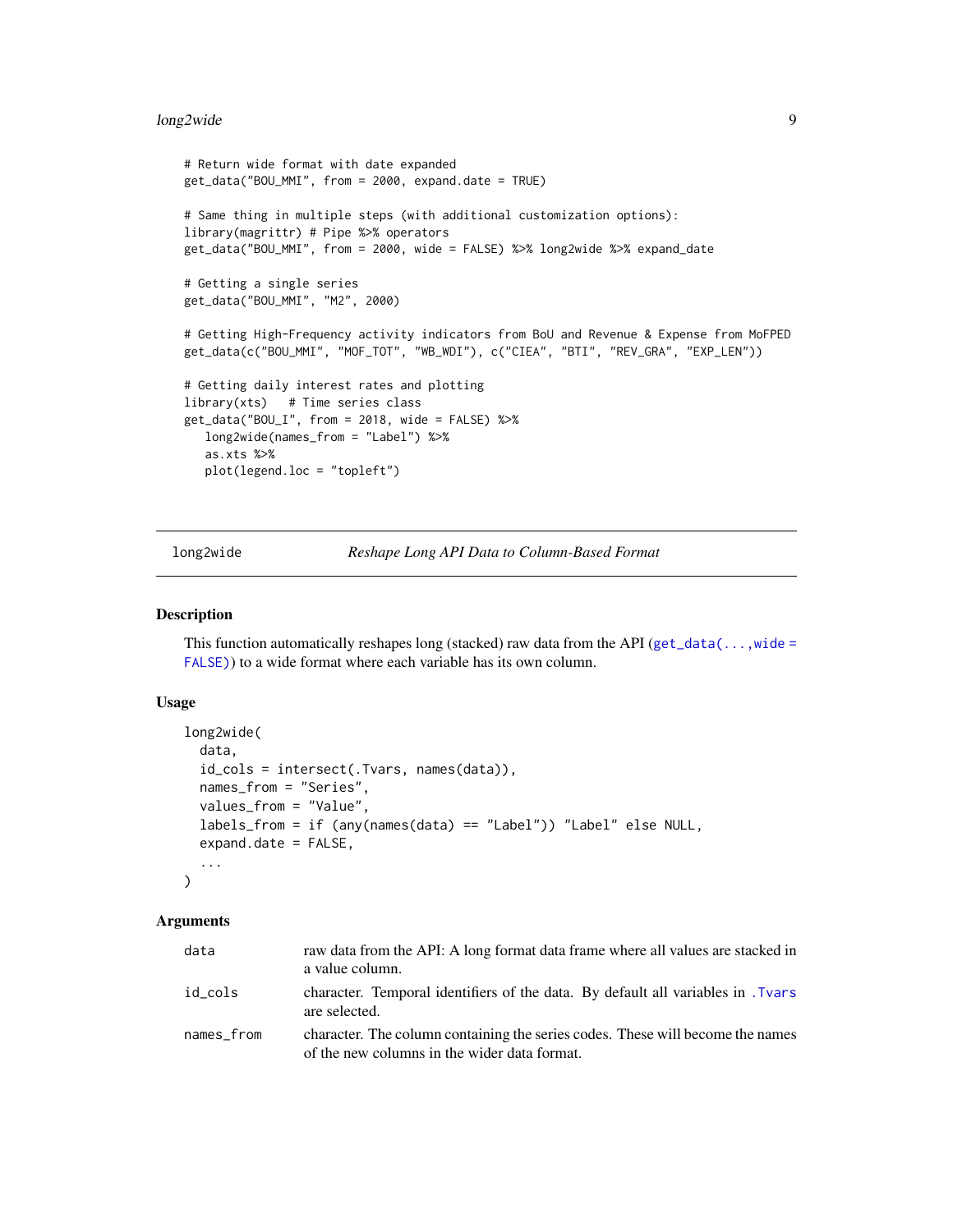<span id="page-9-0"></span>

| values_from | character. The column containing the data values.                            |
|-------------|------------------------------------------------------------------------------|
| labels_from | character. The column containing the labels describing the series.           |
| expand.date | logical. TRUE will call expand date on the data after reshaping.             |
| $\cdots$    | further arguments passed to dcast or expand date, no conflicts between these |
|             | two.                                                                         |

#### Value

A [data.table](#page-0-0) with the reshaped data.

#### See Also

[wide2long](#page-14-1), [wide2excel](#page-13-1), [ugatsdb](#page-1-1)

#### Examples

# Return monthly macroeconomic indicators from the year 2000 onwards long2wide(get\_data("BOU\_MMI", from = 2000, wide = FALSE))

<span id="page-9-1"></span>make\_date *Coerce Vectors to Dates*

#### Description

This function coerces date strings i.e. "YYYY-MM-DD" or "YYYY-MM", years e.g. 2015 (numeric or character), year-quarters e.g. "2015Q1" or "2015-Q1", year-months e.g. "2015M01" or "2015-M01", fiscal years e.g. "1997/98" or numeric values representing dates (e.g. previously imported Excel date) to a regular R date.

#### Usage

make\_date(x, end = FALSE, origin =  $"1899-12-30"$ )

| $\mathsf{x}$ | a character date string "YYYY-MM-DD" or "YYYY-MM", year-quarter "YYYYQN" or<br>"YYYY-QN", , year-month "YYYYMNN" or "YYYY-MNN", fiscal year "YYYY/YY" or<br>calendar year YYYY (numeric or character), or a numeric value corresponding to<br>a date that can be passed to as. Date. numeric.                                 |
|--------------|-------------------------------------------------------------------------------------------------------------------------------------------------------------------------------------------------------------------------------------------------------------------------------------------------------------------------------|
| end          | logical. TRUE replaces missing time information with a period end-date which<br>is the last day of the period. FALSE replaces missing month and day information<br>with "-01", so the year date is the 1st of January, the fiscal year date the 1st of<br>July, and for months / quarters the 1st day of the month / quarter. |
| origin       | a date or date-string that can be used as reference for converting numeric values<br>to dates. The default corresponds to dates generated in Excel for Windows. See<br>as.Date.numeric.                                                                                                                                       |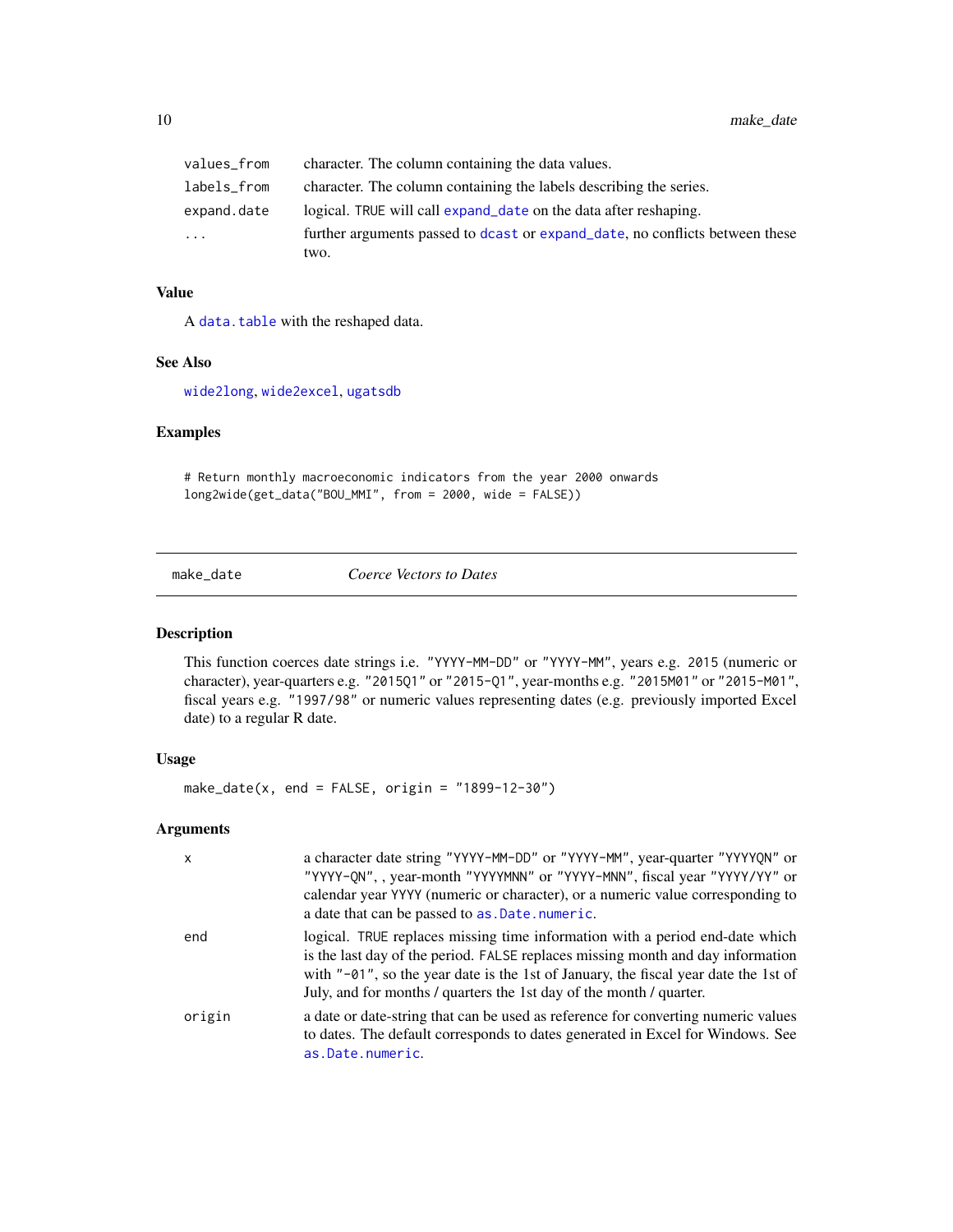<span id="page-10-0"></span>series and the series of the series of the series of the series of the series of the series of the series of the series of the series of the series of the series of the series of the series of the series of the series of t

#### Value

A [Date](#page-0-0) vector.

#### See Also

[expand\\_date](#page-5-1), [ugatsdb](#page-1-1)

#### Examples

```
make_date("2011-05")
make_date(2011)
make_date("2011/12")
make_date("2011/12", end = TRUE)
make_date("2011Q1")
make_date("2011Q1", end = TRUE)
```
<span id="page-10-1"></span>series *Retrieve Series Table*

#### Description

This function pulls and returns a table called 'SERIES' from the database.

#### Usage

```
series(dsid = NULL, dataset.info = TRUE, ordered = TRUE, return.query = FALSE)
```

| dsid         | character. (Optional) id's of datasets matching the 'DSID' column of the 'DATASET'<br>table (retrieved using datasets()) for which series information is to be re-<br>turned.      |
|--------------|------------------------------------------------------------------------------------------------------------------------------------------------------------------------------------|
| dataset.info | logical. TRUE returns additional information from the 'DATASET' table about<br>the datasets in which the series are recorded. FALSE only returns the raw 'SE-<br>RIES' table.      |
| ordered      | logical. TRUE orders the result in the order data was entered into the database,<br>while FALSE returns the result in a random order, to the benefit of faster query<br>execution. |
| return.guery | logical. TRUE will not query the database but instead return the constructed SQL<br>query as a character string.                                                                   |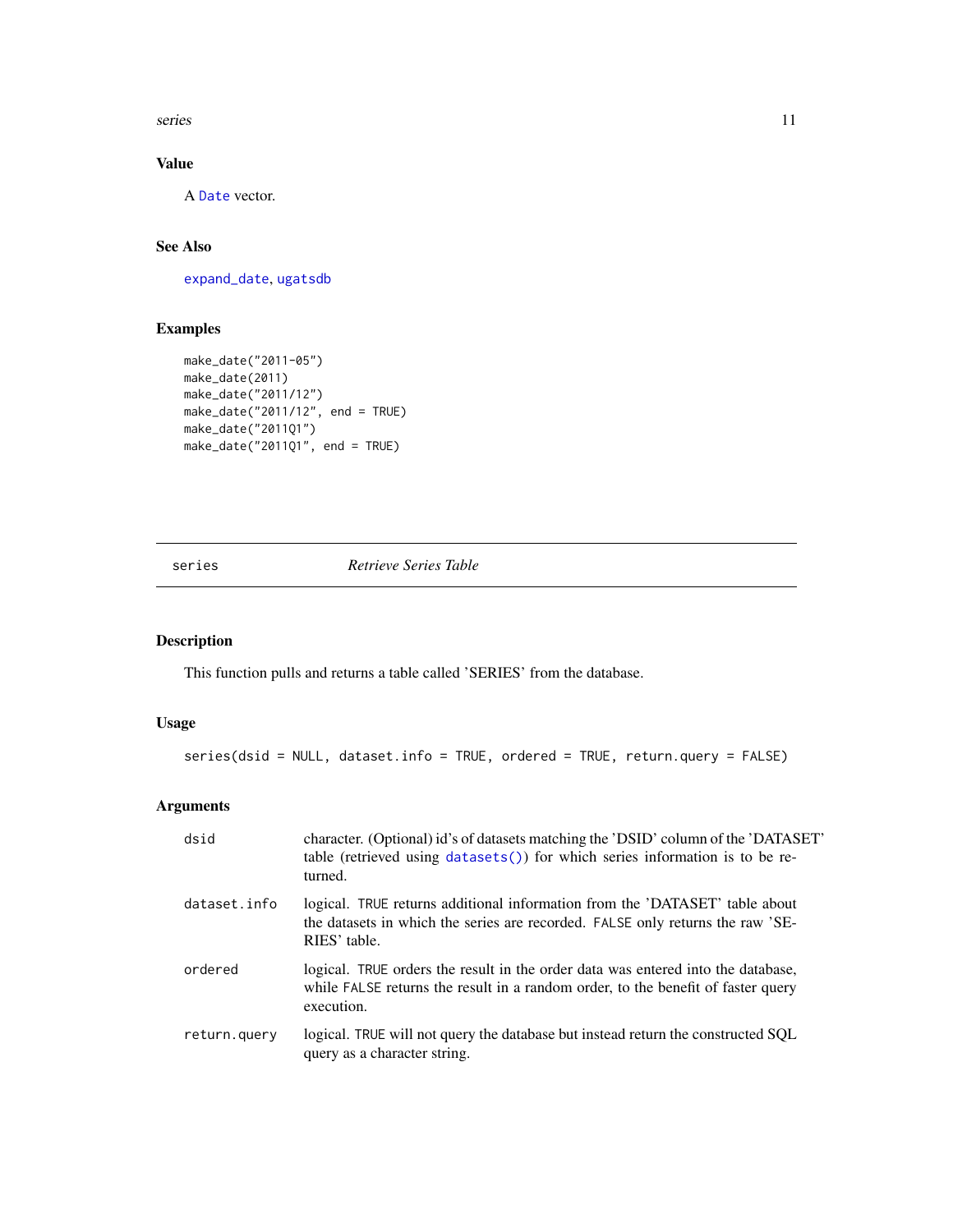#### <span id="page-11-0"></span>Details

The 'SERIES' table gives information about all of the time series in the database. Each series is given a code which is however not unique across datasets (see [.IDvars](#page-2-1)). Each series also has a label describing the series. Further information recorded are the minimum and maximum time coverage, and (optionally) a separate series source and url. By default dataset.info = TRUE and the frequency of the data, the date when the dataset containing the series was last updated, the dataset and data source are added to the 'SERIES' table from the 'DATASET' table.

If dataset.info = FALSE, the 'DATASET' table is not joined to the 'SERIES' table, and ordered = TRUE only orders the series within each dataset to maintain the column order of series in the source data. In that case the datasets are returned in alphabetic order of 'DSID', not the order in which they were entered into the 'DATASET' table.

#### Value

A [data.table](#page-0-0) with information about the available time series in the database.

#### See Also

[datasets](#page-3-1), [ugatsdb](#page-1-1)

#### Examples

```
# By default returns all series with additional information
series()
```

```
# Raw series table
series(dataset.info = FALSE)
```
# Only series in the Monthly Macroeconomic Indicators of the BoU series("BOU\_MMI")

<span id="page-11-1"></span>transpose\_wide *Transpose a Wide Dataset to a Row-Based Format*

#### Description

This function is called by [wide2excel](#page-13-1) with option transpose = TRUE to generate a row-based tabular data format from a wide data frame in R that is suitable for exporting to Excel.

#### Usage

```
transpose_wide(data, date.format = "%d/%m/%Y")
```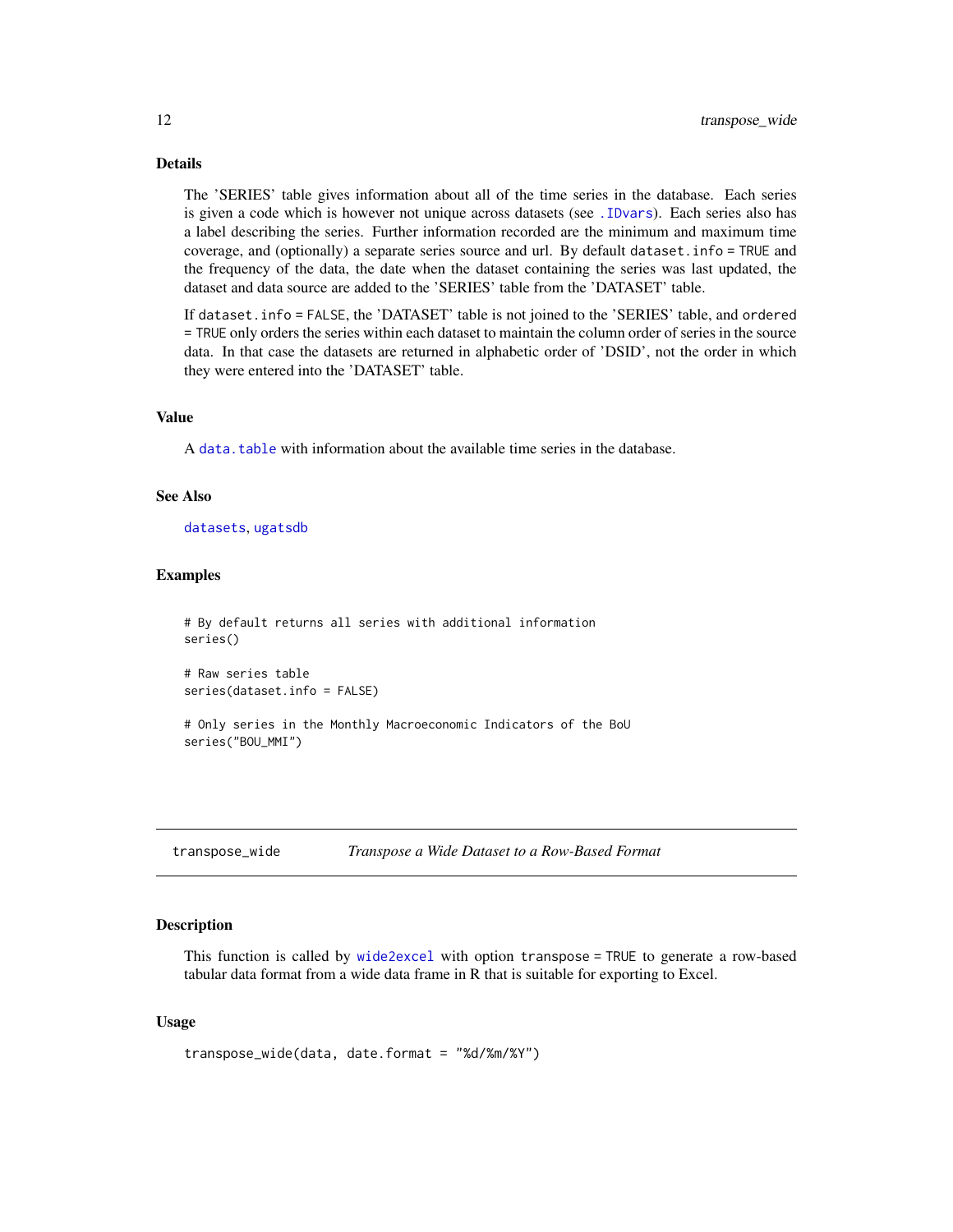#### <span id="page-12-0"></span>Arguments

| data        | a wide format data frame where each column is a variable and the first variable<br>uniquely identifies the data.                                                                                                                                                                                                                                                        |
|-------------|-------------------------------------------------------------------------------------------------------------------------------------------------------------------------------------------------------------------------------------------------------------------------------------------------------------------------------------------------------------------------|
| date.format | a format for date columns which is passed to format. Date. When transposing<br>wide, dates are converted to character. The default R YYYY-MM-DD format<br>for dates is often not recognized by Excel. By default dates are transformed to<br>DD/MM/YYYY format which Excel (UK English) recognizes. Putting FALSE<br>here does not transform dates into another format. |

#### Value

A transposed data frame or [data.table](#page-0-0) (the class of the input is preserved).

#### See Also

[transpose](#page-0-0), [long2wide](#page-8-1), [wide2excel](#page-13-1), [ugatsdb](#page-1-1)

#### Examples

transpose\_wide(get\_data("BOU\_CPI"))

<span id="page-12-1"></span>ugatsdb\_reconnect *Reconnect to Database*

#### Description

This function terminates an existing connection to the database server and attempts to reconnect to it. It is now somewhat redundant by the safe query mechanism introduced in v0.2.1 of the package, where each query is evaluated inside [tryCatch](#page-0-0) and the database connection is renewed if the query fails. This function can still be used to manually renew the database connection.

#### Usage

ugatsdb\_reconnect()

#### See Also

[ugatsdb](#page-1-1)

#### Examples

ugatsdb\_reconnect()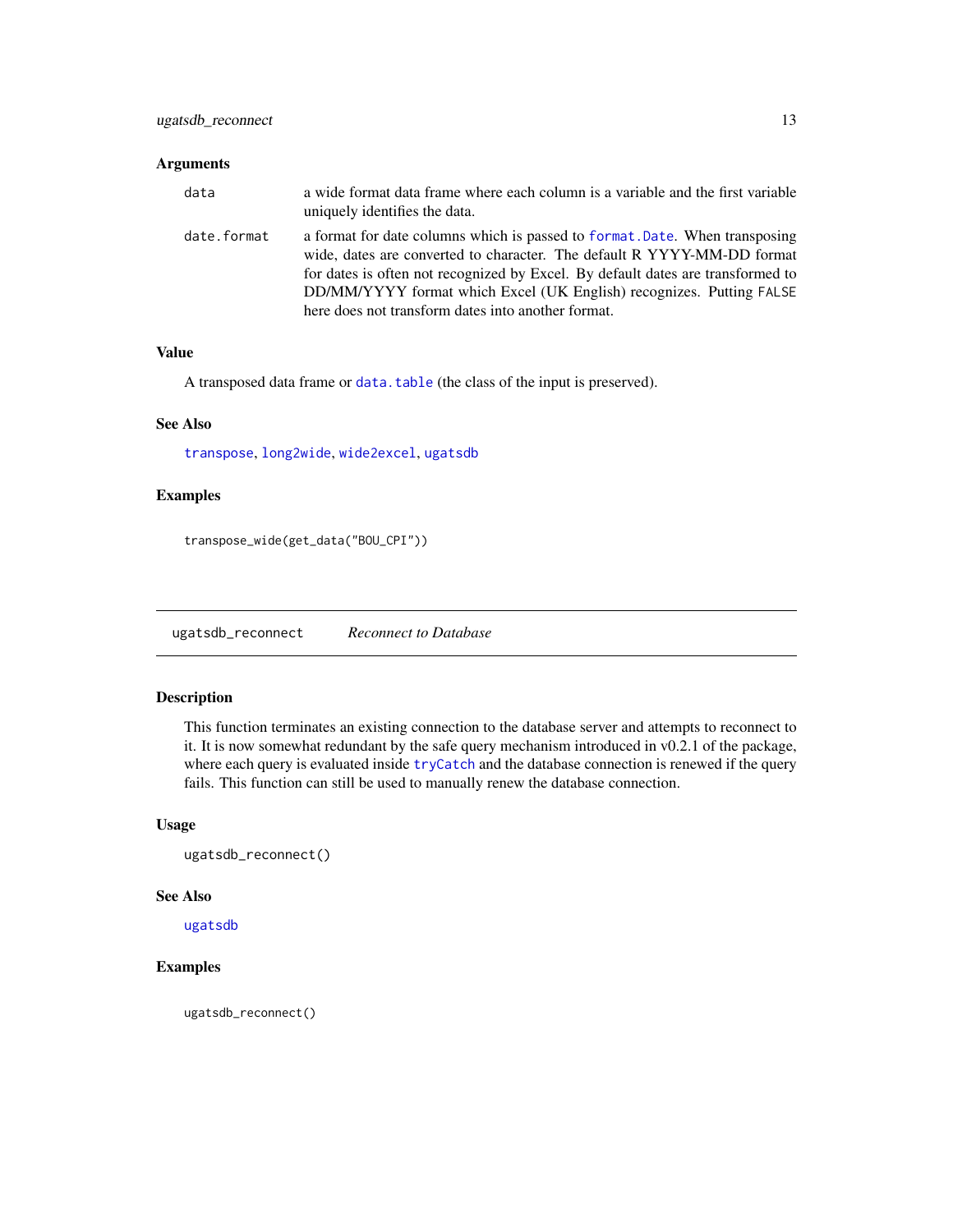<span id="page-13-1"></span><span id="page-13-0"></span>

This function exports a wide format dataset to a column- (default) or row-oriented Excel format.

#### Usage

```
wide2excel(data, ..., transpose = FALSE, transpose.date.format = "%d/%m/%Y")
```
#### Arguments

| data                  | a wide dataset from get_data or reshaped to a wide format with long2wide.                                                                 |  |
|-----------------------|-------------------------------------------------------------------------------------------------------------------------------------------|--|
| $\cdots$              | further arguments to write_xlsx. As a minimum a path needs to be supplied<br>that ends with the name of the Excel file. See Examples.     |  |
| transpose             | logical. If TRUE, the result is returned in a row-oriented Excel format. The<br>default is column oriented (same as the dataset in $R$ ). |  |
| transpose.date.format |                                                                                                                                           |  |
|                       | argument passed to transpose_wide, setting the format of date columns when<br>data is transposed.                                         |  |

#### See Also

[transpose\\_wide](#page-11-1), [write\\_xlsx](#page-0-0), [ugatsdb](#page-1-1)

#### Examples

```
## Not run:
# Getting macroeconomic indicators from Bank of Uganda in fiscal years
data <- get_data("BOU_MMI_FY", from = "2000/01")
# Saving to different Excel formats
wide2excel(data, "BOU_MMI_FY.xlsx")
wide2excel(data, "BOU_MMI_FY.xlsx", transpose = TRUE)
# Saving to alternative path
```

```
wide2excel(data, "C:/Users/.../BOU_MMI_FY.xlsx")
```
## End(Not run)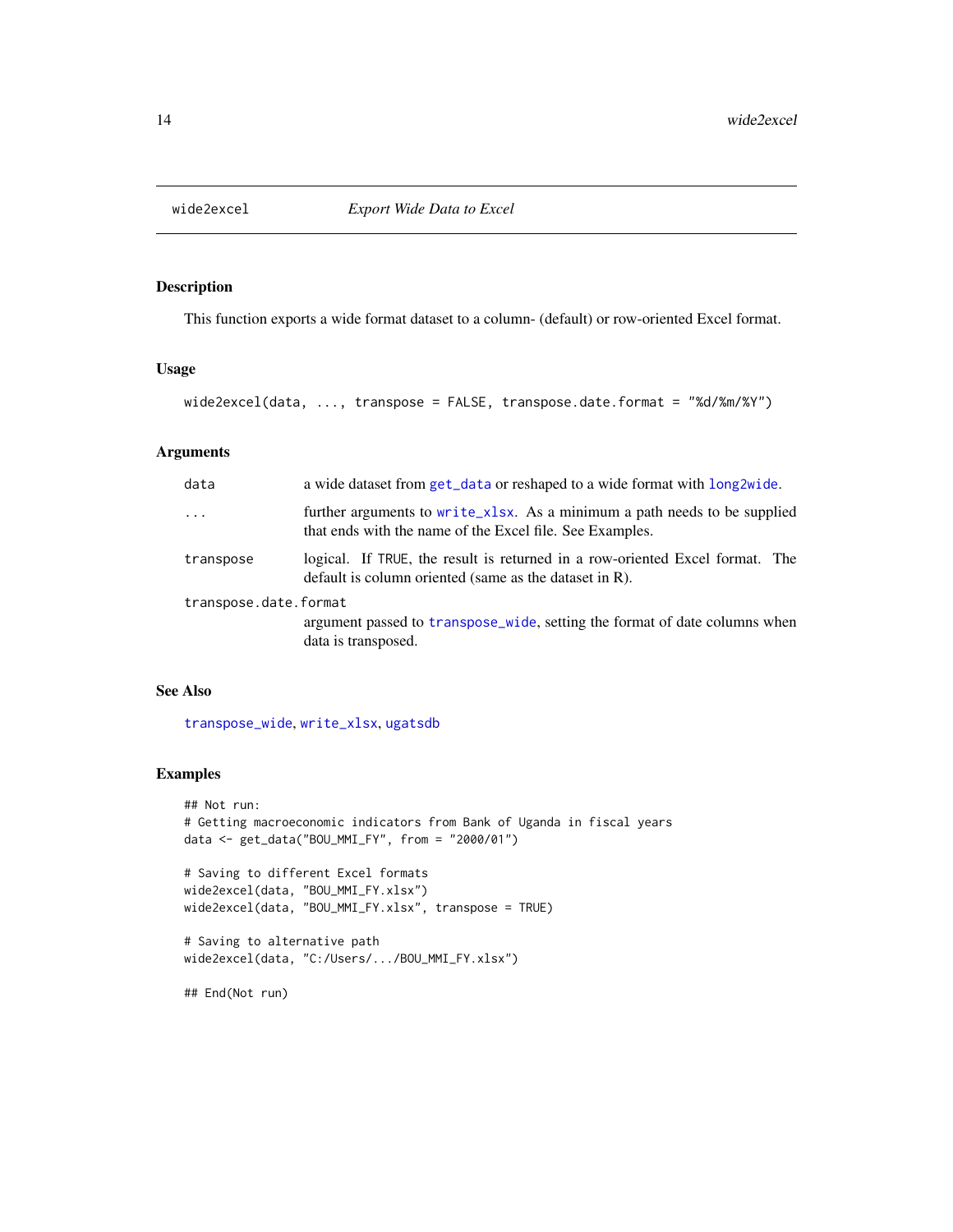<span id="page-14-1"></span><span id="page-14-0"></span>

This function automatically reshapes wide (column-based) data into a long format akin to the format of the raw data coming from the database  $(\text{get\_data}(\dots, \text{wide} = \text{FALSE}))$ .

#### Usage

```
wide2long(
  data,
  id_cols = intersect(.Tvars, names(data)),
  to_value = setdiff(names(data), id_cols),
  variable_name = "Series",
  value_name = "Value",
  label_name = "Label",
  na.rm = TRUE,...
)
```
#### Arguments

| data          | a wide format data frame where all series have their own column.                                |
|---------------|-------------------------------------------------------------------------------------------------|
| id_cols       | character. Temporal identifiers of the data. By default all variables in Tyars<br>are selected. |
| to_value      | character. The names of all series to be stacked into the long format data frame.               |
| variable_name | character. The name of the variable to store the names of the series.                           |
| value_name    | character. The name of the variable to store the data values.                                   |
| label_name    | character. The name of the variable to store the series labels.                                 |
| na.rm         | logical. TRUE will remove all missing values from the long data frame.                          |
| $\ddots$      | further arguments passed to melt.                                                               |

#### Value

A [data.table](#page-0-0) with the reshaped data.

#### See Also

[long2wide](#page-8-1), [ugatsdb](#page-1-1)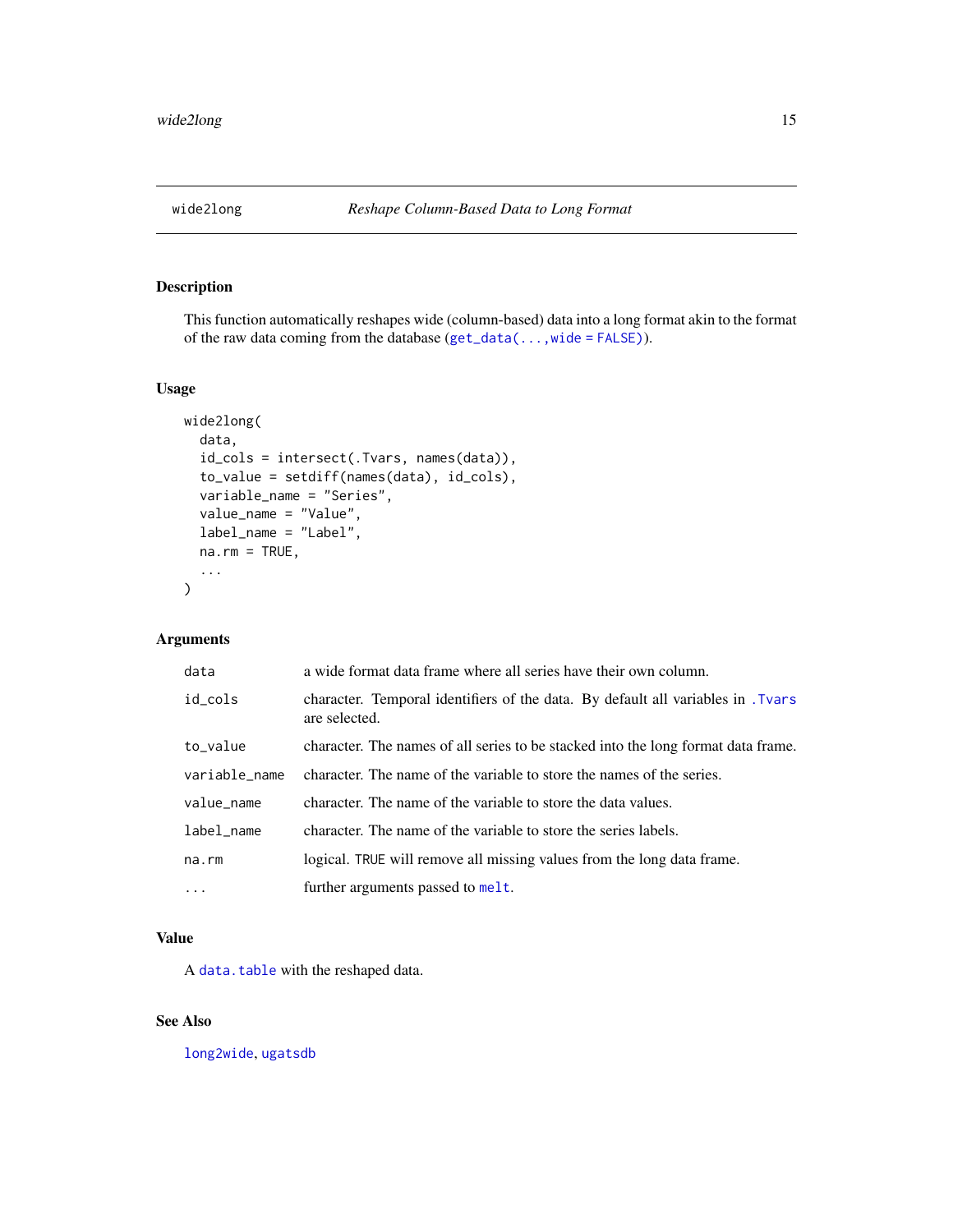### Examples

```
# Return monthly macroeconomic indicators from the year 2000 onwards
data <- get_data("BOU_MMI", from = 2000)
wide2long(data)
```